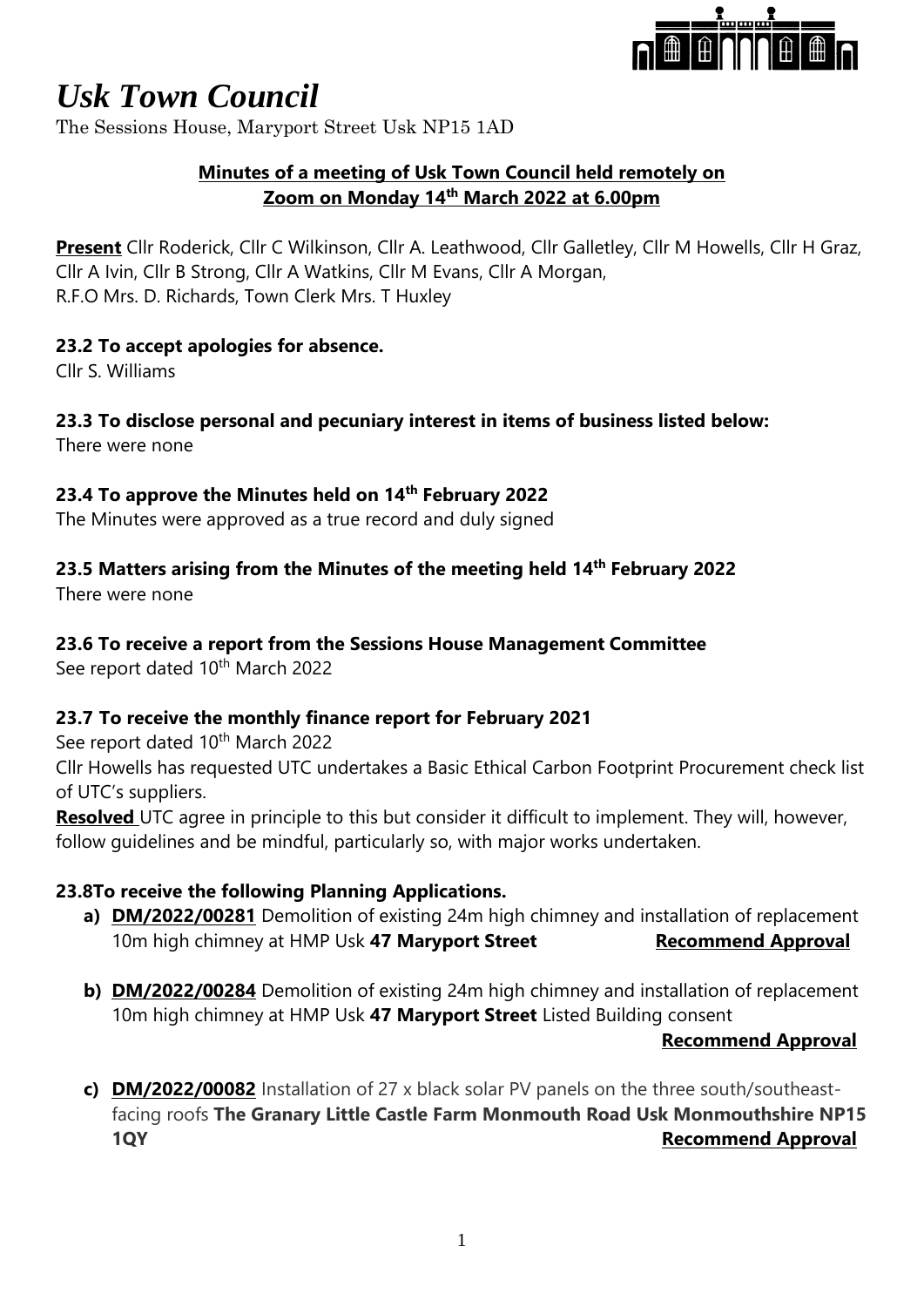

The Sessions House, Maryport Street Usk NP15 1AD

- **d) DM/2022/00223** To remove the chimney stack because of deterioration and damage which is causing damage to our roof and bedroom below. **Vern Cottage 16 Castle Parade Usk Monmouthshire NP15 1AA** Recommend Approval
- **e) DM/2022/00348** Use former Household & Waste Recycling Centre (HWRC) for occasional markets, three times a month & occasional community events Usk **Former HWRC, North Car Park, Maryport Street Usk NP15 1AB Recommend Approval**
- f) **DM/2022/00094** New vehicle driveway entrance (including drop kerb) in front boundary wall which sits adjacent to Maryport Street. Parking for 2 cars on front garden 82 Maryport Street, Usk Recommend Approval

#### **23.9 To receive an update on the Masterplan for Usk**

No update, the next meeting is scheduled on Wednesday 25<sup>th</sup> May 10.30am

# **24.0 To receive an update on the Digital Information Board**

**Resolved:** Cllr Williams is working on assembling data for the digital information board

# **24.1 To receive an update on the proposed markets on the site of the former Usk Household Recycling Centre (UHRC)**

# **Resolved:**

- All the groundwork/clearance in preparation for the markets has been completed
- The Licence to Occupy has been agreed with MCC and the first Market took place on Sunday  $13<sup>th</sup>$  March – this had been well received
- UTC is waiting for planning permission there is a grace period of fourteen markets prior to permission being granted
- Still waiting delivery of the storage container

# **24.2 To receive a report from the Events Committee**

Cllr Howells reported the following

- The Usk Singing Club St. David's Day concert had gone well with £330 raised for the Mayor's Appeal
- The Casino Night is scheduled for  $7<sup>th</sup>$  May
- Community Awards are scheduled for 14<sup>th</sup> April

# **24.3 To receive an update on the planned Platinum Jubilee celebrations**

Plans for the event on Friday  $3<sup>rd</sup>$  June 12-7pm are on going There was a meeting of the working party on 2<sup>nd</sup> March. A number of things have been confirmed

- The lighting of a Beacon on Thursday the 2<sup>nd</sup> at 9.15p.m. by the Scouts
- Six bands/entertainers have been booked to provide music
- Children's Entertainer
- Tables and chairs, a marquee, P.A. system and stage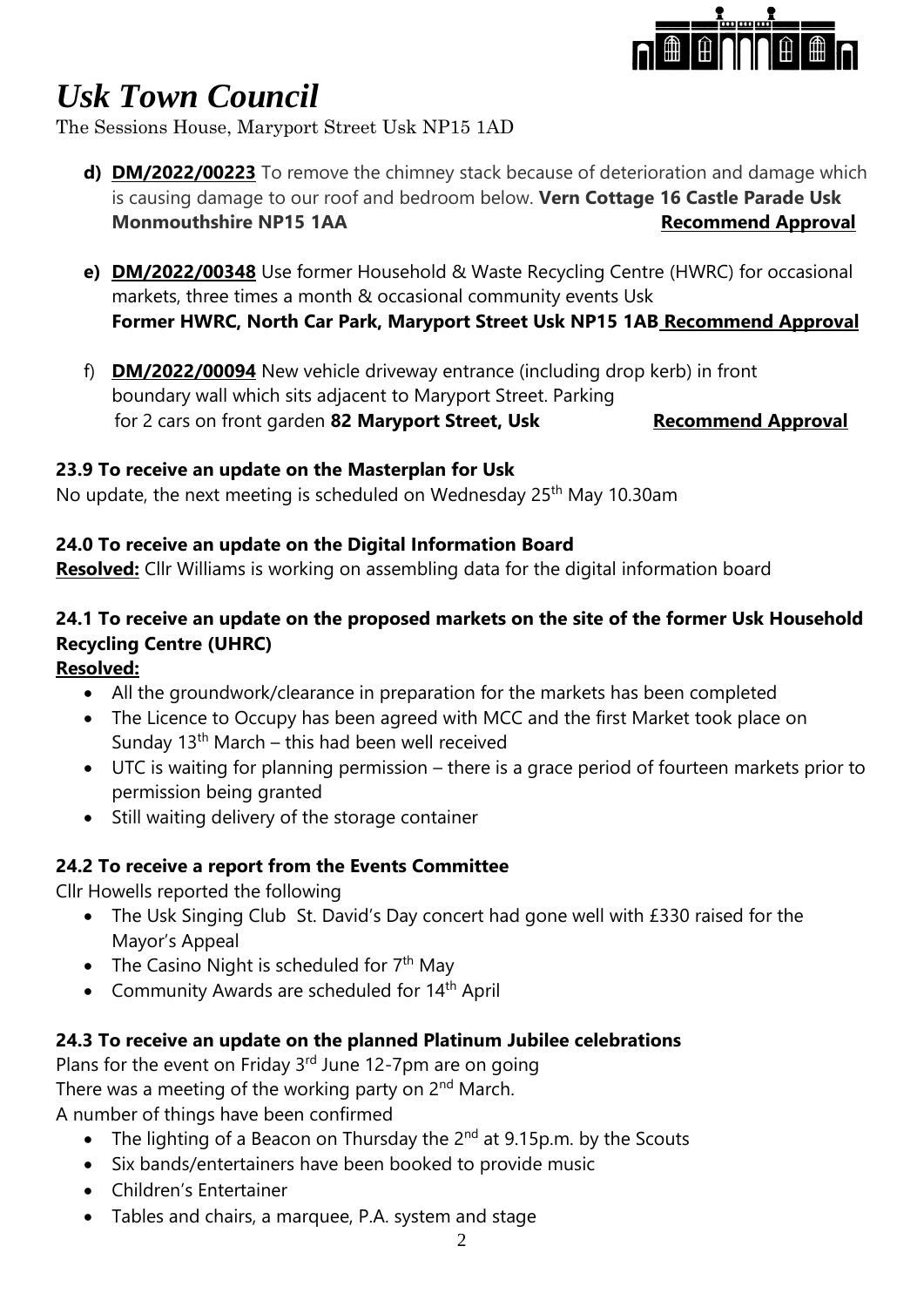

The Sessions House, Maryport Street Usk NP15 1AD

• Adrian Merritt will compere for the day

Working party due to meet next on Wednesday 6th of April at 7p.m. at the Royal British Legion.

# **24.4 To discuss renewal of One Voice Wales Membership**

**Resolved:** Full Council agreed to the renewal of One Voice Wales Membership

# **24.5 To receive an update on Usk as a Smart Town**

**Resolved:** Awaiting the results of a survey with Usk businesses with regards to setting Usk up as a Smart Town

# **24.6 To receive an update on a Memorial for The Platinum Jubilee.**

**Resolved:** It was agreed to name the new markets at the former HWRC the "Jubilee Markets." Clerk to investigate a "Jubilee Markets "plaque to for the market gates

# **24.7 To receive an update from NRW Discharge of Sewage into the River Usk**

A group has formed to offer Angela Jones support with her campaign to stop pollution in the River Usk. The group's first meeting had been well attended and an action plan put together. The purpose of the group is

- To stop pollution in the River Usk.
- To give a non- political voice for Nature and the River Usk.
- To report issues to Dwr Cymru Welsh Water (DCWW), Natural Resources Wales (NRW), Welsh Government (WG), Monmouthshire County Council (MCC),

Date of next meeting 5<sup>th</sup> April 2022

# **a) To receive an update on the Save the River Usk group**

The Clerk has received a reply from NRW following an enquiry as to what work has been carried out at the Mill Lane CSO, Usk. NRW will forward a detailed reply in due course.

# **24.8 To receive an update on Community Speed watch**

No update

# **24.9 To receive an update on the Memorial Hall car park**

UTC met recently with MCC, the following was reported

- Work is due to commence on the  $21<sup>st</sup>$  March and is scheduled to take 12 weeks
- There will be a watching brief by CADW, should there be any significant findings the works may extend beyond 21<sup>st</sup> March
- Access to the halls and playing fields will be maintained at all times.
- During the works Rob Davies will act as the main MCC contact point, UTC will help with enquiries etc.
- In terms of displaced parking, this will be monitored during the work and Gwent Police are to be approached about providing traffic cones to restrict parking on the junctions.